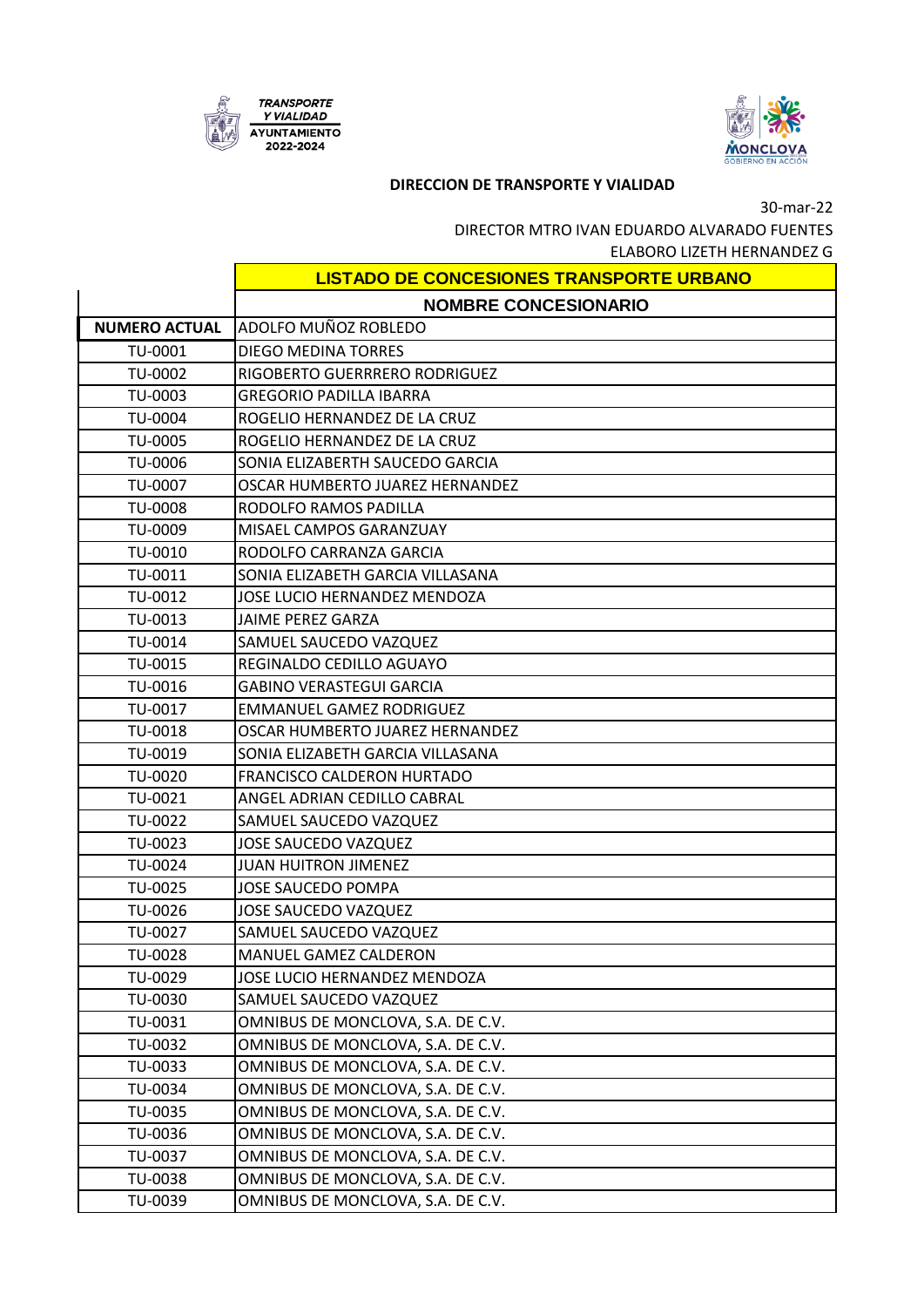| TU-0040        | OMNIBUS DE MONCLOVA, S.A. DE C.V.        |
|----------------|------------------------------------------|
| TU-0041        | OMNIBUS DE MONCLOVA, S.A. DE C.V.        |
| TU-0042        | OMNIBUS DE MONCLOVA, S.A. DE C.V.        |
| TU-0043        | OMNIBUS DE MONCLOVA, S.A. DE C.V.        |
| TU-0044        | OMNIBUS DE MONCLOVA, S.A. DE C.V.        |
| TU-0045        | OMNIBUS DE MONCLOVA, S.A. DE C.V.        |
| TU-0046        | OMNIBUS DE MONCLOVA, S.A. DE C.V.        |
| TU-0047        | OMNIBUS DE MONCLOVA, S.A. DE C.V.        |
| TU-0048        | OMNIBUS DE MONCLOVA, S.A. DE C.V.        |
| TU-0049        | OMNIBUS DE MONCLOVA, S.A. DE C.V.        |
| TU-0050        | OMNIBUS DE MONCLOVA, S.A. DE C.V.        |
| TU-0051        | SERVICIO URBANO DE MONCLOVA S.A. DE C.V. |
| TU-0052        | SERVICIO URBANO DE MONCLOVA S.A. DE C.V. |
| TU-0053        | SERVICIO URBANO DE MONCLOVA S.A. DE C.V. |
| TU-0054        | SERVICIO URBANO DE MONCLOVA S.A. DE C.V. |
| TU-0055        | SERVICIO URBANO DE MONCLOVA S.A. DE C.V. |
| TU-0056        | SERVICIO URBANO DE MONCLOVA S.A. DE C.V. |
| TU-0057        | SERVICIO URBANO DE MONCLOVA S.A. DE C.V. |
| TU-0058        | SERVICIO URBANO DE MONCLOVA S.A. DE C.V. |
| TU-0059        | SERVICIO URBANO DE MONCLOVA S.A. DE C.V. |
| TU-0060        | SERVICIO URBANO DE MONCLOVA S.A. DE C.V. |
| TU-0061        | SERVICIO URBANO DE MONCLOVA S.A. DE C.V. |
| TU-0062        | SERVICIO URBANO DE MONCLOVA S.A. DE C.V. |
| TU-0063        | SERVICIO URBANO DE MONCLOVA S.A. DE C.V. |
| TU-0064        | SERVICIO URBANO DE MONCLOVA S.A. DE C.V. |
| TU-0065        | SERVICIO URBANO DE MONCLOVA S.A. DE C.V. |
| TU-0066        | SERVICIO URBANO DE MONCLOVA S.A. DE C.V. |
| TU-0067        | SERVICIO URBANO DE MONCLOVA S.A. DE C.V. |
| TU-0068        | SERVICIO URBANO DE MONCLOVA S.A. DE C.V. |
| TU-0069        | SERVICIO URBANO DE MONCLOVA S.A. DE C.V. |
| TU-0070        | MIGUEL DARIO CASTRO RAMOS                |
| TU-0071        | TERESA DE JESUS VALENZUELA DE LA TORRE   |
| TU-0072        | <b>GUILLERMO RAMIREZ ROSALES</b>         |
| TU-0073        | FERMIN HERNANDEZ SÁNCHEZ                 |
| TU-0074        | <b>JOSE ROBERTO RODRIGUEZ QUIROZ</b>     |
| TU-0075        | OLEGARIO PINALES LÓPEZ                   |
| TU-0076        | JULIO CESAR LÓPEZ MARTINEZ               |
| TU-0077        | JAIME HERNANDEZ GARCIA                   |
| TU-0078        | <b>FRANCISCO VASQUEZ VERRELES</b>        |
| TU-0079        | ORALIA ELIDA RIOS SANTOS                 |
| TU-0080        | <b>FRANCISCO VASQUEZ VERRELES</b>        |
| TU-0081        | <b>GUILLERMO TORRES FUENTES</b>          |
| TU-0082        | JAIME VALENZUELA OROZCO                  |
| TU-0083        | <b>ISRAEL QUINTANA VARELA</b>            |
| TU-0084        | VICTOR MANUEL GUERRA ESTRADA             |
| TU-0085        | <b>GUILLERMO LUNA GUERRERO</b>           |
| TU-0086        | <b>JORGE GUERRERO MORALES</b>            |
| TU-0087        | VICTOR MANUEL GUERRA ESTRADA             |
| <b>TU-0088</b> | VICTOR MANUEL GUERRA ESTRADA             |
| TU-0089        | VICTOR MANUEL ARREGUIN ZAMORA            |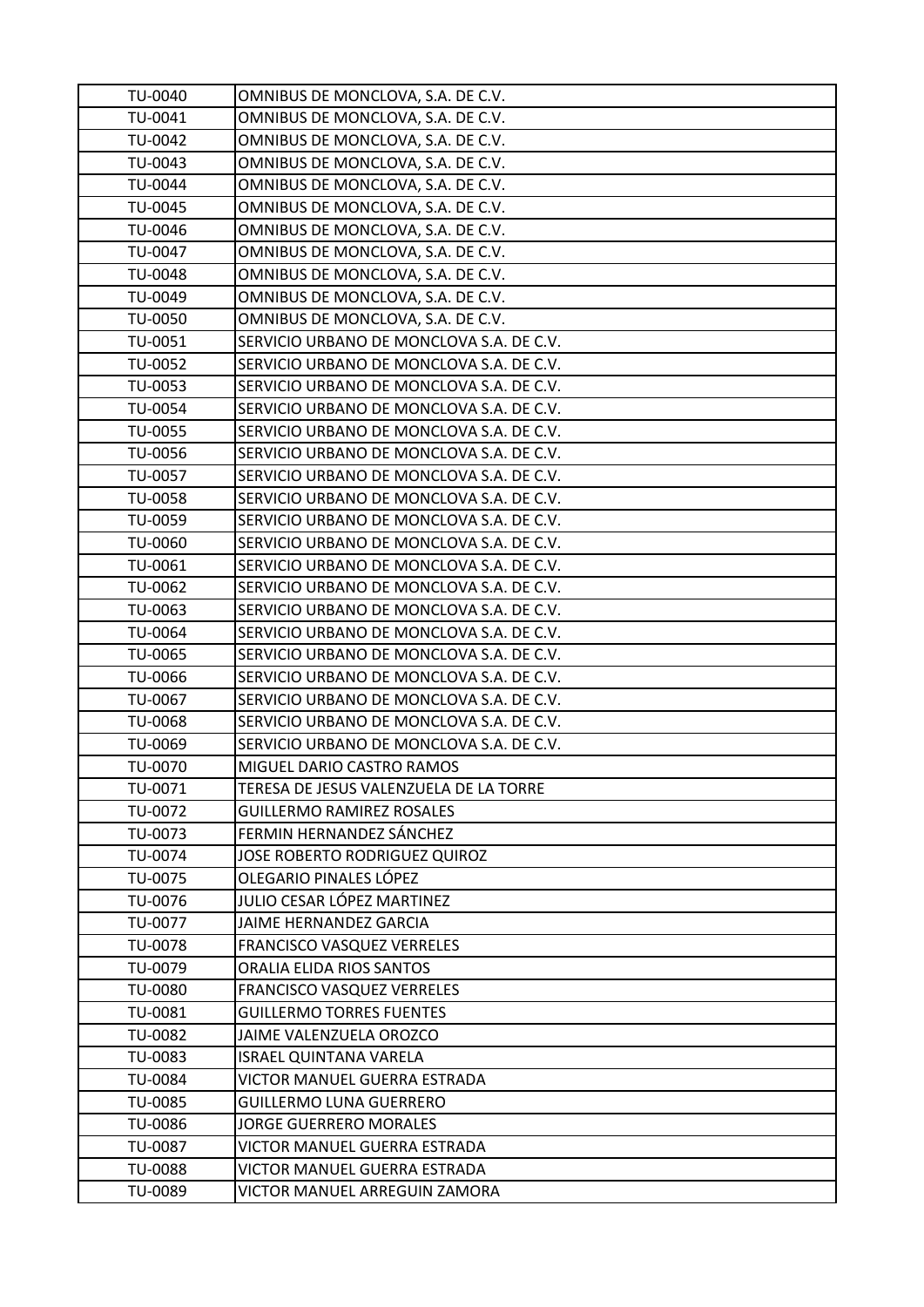| TU-0090 | <b>JORGE GUERRERO MORALES</b>      |
|---------|------------------------------------|
| TU-0091 | ROBERTO REYNA CASTRO               |
| TU-0092 | LUIS ALONSO CORDERO LOPEZ          |
| TU-0093 | <b>JESUS RODRIGUEZ DELGADO</b>     |
| TU-0094 | JOSE CRUZ MEDELLIN VACIO           |
| TU-0095 | GUADALUPE AGÜERO RODRIGUEZ         |
| TU-0096 | LORENZO RAFAEL BENAVIDES ZAMORA    |
| TU-0097 | <b>EMIR MEDELLIN GAYTAN</b>        |
| TU-0098 | <b>GERARDO GARCIA VELAZQUEZ</b>    |
| TU-0099 | RICARDO CARRIZALES MACIAS          |
| TU-0100 | JESUS HUMBERTO ANDRADE OLIVERA     |
| TU-0101 | ROLANDO QUINTANA ESCARCEGA         |
| TU-0102 | <b>ISRAEL QUINTANA VARELA</b>      |
| TU-0103 | REYES HERNANDEZ ALVAREZ            |
| TU-0104 | <b>GUSTAVO FLORES MOCTEZUMA</b>    |
| TU-0105 | <b>GUSTAVO FLORES MOCTEZUMA</b>    |
| TU-0106 | JOSE CARLOS REYMUNDO GARCIA LOREDO |
| TU-0107 | <b>GERARDO ENRIQUEZ ALDACO</b>     |
| TU-0108 | <b>CARLOS BOONE DELGADO</b>        |
| TU-0109 | SATURNINO RAMIREZ CATAÑEDA         |
| TU-0110 | <b>GERARDO ENRIQUEZ ALDACO</b>     |
| TU-0111 | DANIEL QUINTERO BENAVIDES          |
| TU-0112 | RICARDO MUÑOZ JARAMILLO            |
| TU-0113 | SATURNINO RAMIREZ CATAÑEDA         |
| TU-0114 | PRIMITIVO QUINTERO BENAVIDES       |
| TU-0115 | JUAN HECTOR MATA FERNANDEZ         |
| TU-0116 | DORA ELIA MEDINA FLORES            |
| TU-0117 | RICARDO MUÑOZ JARAMILLO            |
| TU-0118 | <b>GUILDARDO RUIZ RIOJAS</b>       |
| TU-0119 | SAN JUAN DE LA CRUZ ALDACO VAZQUEZ |
| TU-0120 | JUAN DE DIOS GUZMAN MUÑOZ          |
| TU-0121 | JUAN DE DIOS GUZMAN MUÑOZ          |
| TU-0122 | SAN JUAN DE LA CRUZ ALDACO VAZQUEZ |
| TU-0123 | JUAN DE DIOS GUZMAN MUÑOZ          |
| TU-0124 | JORGE ORTIZ MEDINA                 |
| TU-0125 | <b>REYES HERNANDEZ ALVAREZ</b>     |
| TU-0126 | ELIA RUTH SANDOVAL CASTRO          |
| TU-0127 | JUAN ANTONIO SANMIGUEL MUÑOZ       |
| TU-0128 | JOSE JULIAN LOZANO SAUCEDO         |
| TU-0129 | JOEL MONTAÑEZ PAZARAN              |
| TU-0130 | BALTAZAR PEREZ SANCHEZ             |
| TU-0131 | REYNOL GARANSUAY ZAMORA            |
| TU-0132 | FERNANDO MORALES MENDOZA           |
| TU-0133 | JESÚS GONZÁLEZ DECENA              |
| TU-0134 | EDUARDO ALBINO LÓPEZ SALAS         |
| TU-0135 | RITA ALVAREZ NAVARRO               |
| TU-0136 | ROSARIO BOTELLO ALVAREZ            |
| TU-0137 | FERNANDO MORALES MENDOZA           |
| TU-0138 | <b>CARLOS ALFONSO LOPEZ SALAS</b>  |
| TU-0139 | EPIGMENIO RODRIGUEZ ORTEGA         |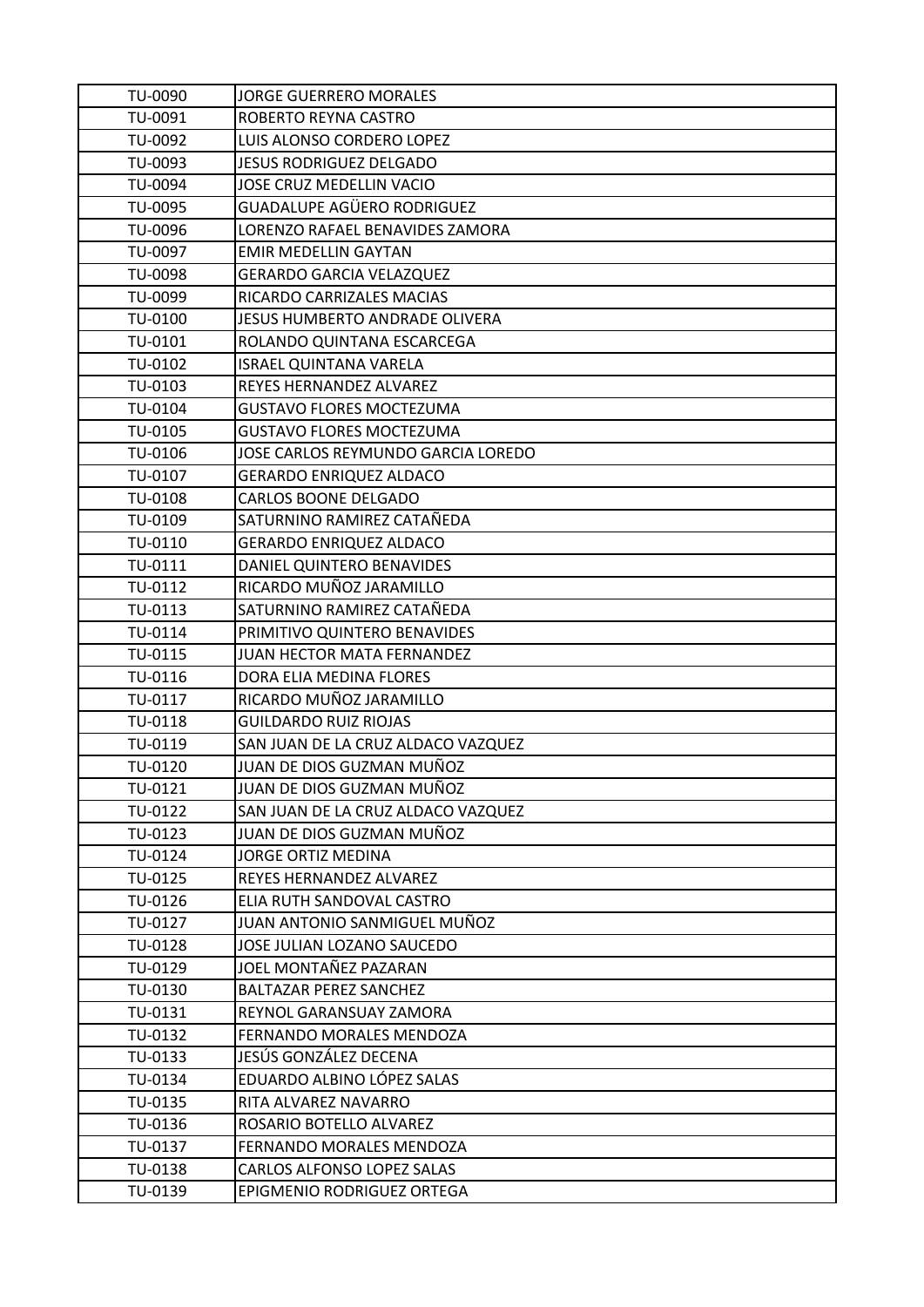| TU-0140 | MARIA ISABEL BOTELLO ALVAREZ          |
|---------|---------------------------------------|
| TU-0141 | CARLOS ALFONSO LOPEZ SALAS            |
| TU-0142 | JUAN ANTONIO ALVAREZ NAVARRO          |
| TU-0143 | URIEL ISRRAEL CAMPOS GALINDO          |
| TU-0144 | ANA MARIA MORALES TOVAR               |
| TU-0145 | OSVALDO DE HOYOS GARZA                |
| TU-0146 | RITA ALVAREZ NAVARRO                  |
| TU-0147 | <b>MAURO SAUCEDO CONTRERAS</b>        |
| TU-0148 | FERNANDO OZUNA MENCHACA               |
| TU-0149 | EPIGMENIO RODRIGUEZ ORTEGA            |
| TU-0150 | PABLO DE HOYOS GARZA                  |
| TU-0151 | JOSE ANGEL RODRIGUEZ GARZA            |
| TU-0152 | EDUARDO RAMIRO TAPIA TORRES           |
| TU-0153 | <b>JULIO CESAR CODIZ FRANCO</b>       |
| TU-0154 | SALVADOR SUAREZ ALVARADO              |
| TU-0155 | VIRGILIO BENJAMIN SUAREZ GRANDE       |
| TU-0156 | ALEJANDRO RODRIGUEZ SERRANO           |
| TU-0157 | HECTOR RAUL BARRERA CARDENAS          |
| TU-0158 | PORFIRIO AGUILAR FERREL               |
| TU-0159 | PORFIRIO AGUILAR FERREL               |
| TU-0160 | <b>MANUEL RAMOS GAMEZ</b>             |
| TU-0161 | MIGUEL CORDIZ FRANCO                  |
| TU-0162 | <b>MANUEL RAMOS GAMEZ</b>             |
| TU-0163 | HILDEBRANDO RODRIGUEZ CERNA           |
| TU-0164 | <b>MANUEL RAMOS GAMEZ</b>             |
| TU-0165 | YOLANDA JASSO ROCHA                   |
| TU-0166 | BERTHA ALICIA CONTRERAS NAVARRO       |
| TU-0167 | PORFIRIO AGUILAR SANDOVAL             |
| TU-0168 | VICTOR MANUEL GARCIA REYES            |
| TU-0169 | <b>GUADALUPE SOLIS CERDA</b>          |
| TU-0170 | <b>ARTURO FLORES RUIZ</b>             |
| TU-0171 | <b>GUADALUPE SOLIS CERDA</b>          |
| TU-0172 | <b>ARTURO FLORES RUIZ</b>             |
| TU-0173 | <b>JESUS GUADALUPE PADILLA VARELA</b> |
| TU-0174 | <b>JOSE CARLOS FLORES RUIZ</b>        |
| TU-0175 | YOLANDA JASSO ROCHA                   |
| TU-0176 | MARIO BAÑUALES ALVAREZ                |
| TU-0177 | JUAN ANTONIO HERNANDEZ GOMEZ          |
| TU-0178 | JUAN JESUS VAZQUEZ MUÑOZ              |
| TU-0179 | <b>ARTURO FLORES RUIZ</b>             |
| TU-0180 | PEDRO ABREGO AGUILAR                  |
| TU-0181 | NANCY SARAY CENICEROS CANALES         |
| TU-0182 | RUTH AURORA AGUILAR RODRIGUEZ         |
| TU-0183 | OTONIEL FARIAS GALINDO                |
| TU-0184 | <b>JOSE SANTOS SANCHEZ FLORES</b>     |
| TU-0185 | RAFAEL PINTOR OROZCO                  |
| TU-0186 | <b>AGAPITO MARTINEZ SANDOVAL</b>      |
| TU-0187 | JORGE ALBERTO RUELAS GUERRERO         |
| TU-0188 | KARLA LILIANA CENICEROS CANALES       |
| TU-0189 | LORENZO RAFAEL BENAVIDES ZAMORA       |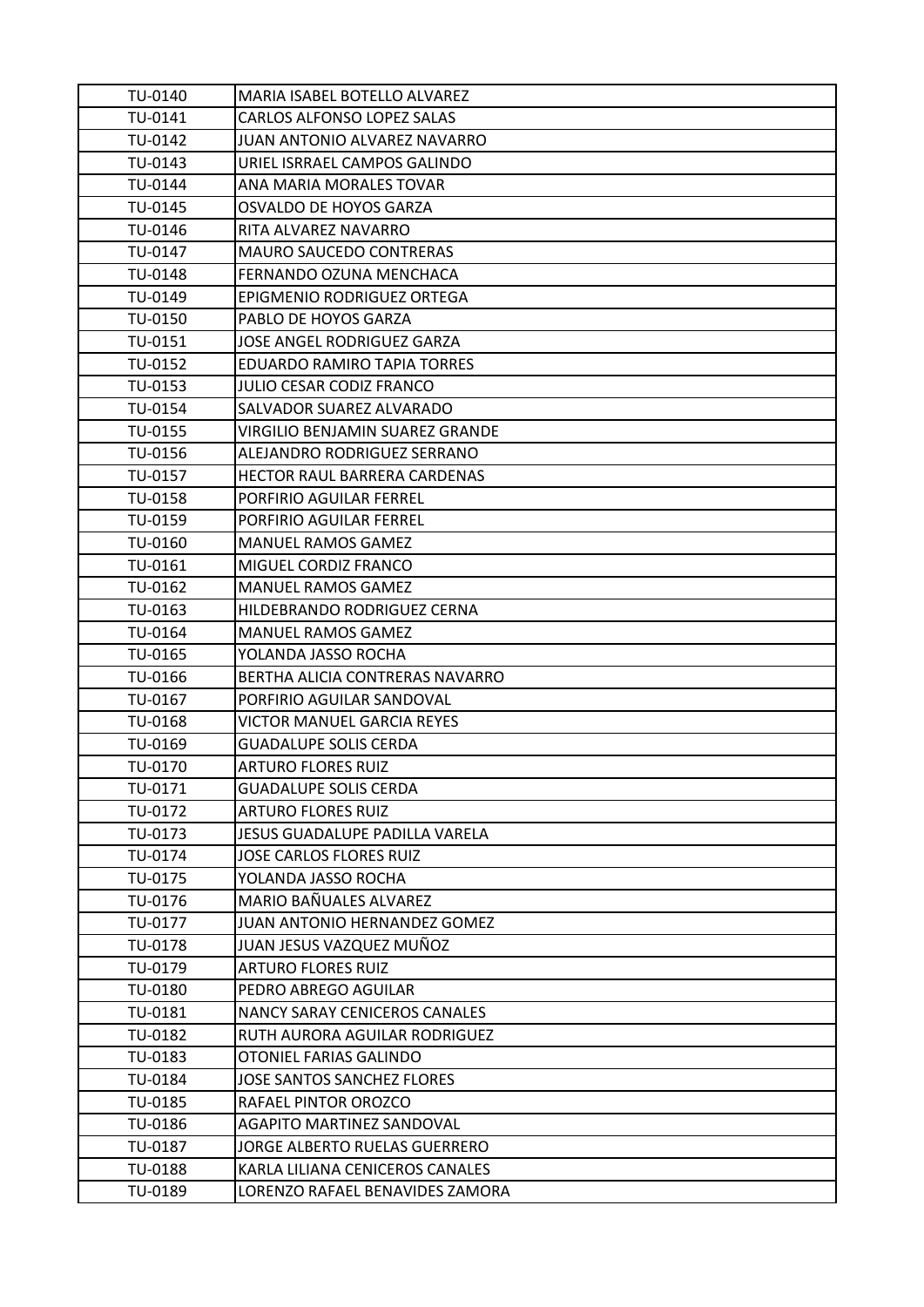| TU-0190        | PEDRO PICHARDO VAZQUEZ              |
|----------------|-------------------------------------|
| TU-0191        | <b>JUAN GABRIEL CARLIN LOPEZ</b>    |
| TU-0192        | RAUL GERARDO CALAMACO GARCIA        |
| TU-0193        | JORGE ALBERTO RUELAS GUERRERO       |
| TU-0194        | <b>MAXIMO VALADEZ RAMIREZ</b>       |
| TU-0195        | <b>MAXIMO VALADEZ RAMIREZ</b>       |
| TU-0196        | RAMON GUEL AREVALO                  |
| TU-0197        | ANGEL GABRIEL SUAREZ ARAMBULA       |
| TU-0198        | <b>JOSE SANTOS SANCHEZ FLORES</b>   |
| TU-0199        | <b>JAIME FLORES REYES</b>           |
| TU-0200        | SAMUEL CARRIZALES SOSA              |
| TU-0201        | <b>JAIME FLORES REYES</b>           |
| TU-0202        | EDNA LORENA RIVAS LOPEZ             |
| TU-0203        | <b>JUAN RAMON RIVAS ORTIZ</b>       |
| TU-0204        | FRANCISCO PICHARDO VAZQUEZ          |
| TU-0205        | <b>HOMERO RUELAS FLORES</b>         |
| TU-0206        | RAUL GERARDO CALAMACO GARCIA        |
| TU-0207        | SERGIO ARMANDO CAMPOS FLORES        |
| TU-0208        | <b>HOMERO RUELAS GUERRERO</b>       |
| TU-0209        | <b>OLGA RIOS GUERRA</b>             |
| TU-0210        | JOSE ANGEL MARTINEZ MEZA            |
| TU-0211        | VIOLETA ARACELI SUAREZ ARAMBULA     |
| TU-0212        | <b>VICENTE GUEL AREBALO</b>         |
| TU-0213        | SAMUEL CARRIZALES SOSA              |
| TU-0214        | <b>ADELFO MORALES CRUZ</b>          |
| TU-0215        | RAFAEL PINTOR MEDELLIN              |
| TU-0216        | <b>JOSE ALBERTO ALVARADO SUAREZ</b> |
| TU-0217        | <b>GUSTAVO ACEVEDO DEL RIO</b>      |
| TU-0218        | <b>ENRIQUE DEL RIO</b>              |
| TU-0219        | HOMERO RUELAS GUERRERO              |
| TU-0220        | <b>FLAVIO DE RIO MORALES</b>        |
| TU-0221        | MIGUEL ANGEL CENICEROS MORENO       |
| TU-0222        | DOMINGO DEL RIO MORALES             |
| TU-0223        | RAMON GUEL AREVALO                  |
| TU-0224        | <b>JOSE SANTOS SANCHEZ FLORES</b>   |
| TU-0225        | LORENZO RAFAEL BENAVIDES ZAMORA     |
| TU-0226        | MARIA GUADALUPE AGUILAR VILLALOBOS  |
| TU-0227        | MARIA GUADALUPE AGUILAR VILLALOBOS  |
| <b>TU-0228</b> | LORENZO RAFAEL BENAVIDES ZAMORA     |
| TU-0229        | JESUS LARA CHAVANA                  |
| TU-0230        | ADELFO MORALES CRUZ                 |
| TU-0231        | FRANCISCO PICHARDO VAZQUEZ          |
| TU-0232        | <b>GUSTAVO ACEVEDO ESPARZA</b>      |
| TU-0233        | GILBERTO SALDAÑA LOPEZ              |
| TU-0234        | URI HADALID ARENAS SILVA            |
| TU-0235        | <b>JOSE SANTOS SANCHEZ FLORES</b>   |
| TU-0236        | JUAN JOSE VAZQUEZ ZAMORA            |
| TU-0237        | ARMANDO CERDA LARA                  |
| TU-0238        | SATURNINO RAMIREZ CASTAÑEDA         |
| TU-0239        | MIGUEL ANGEL RIOS RODRIGUEZ         |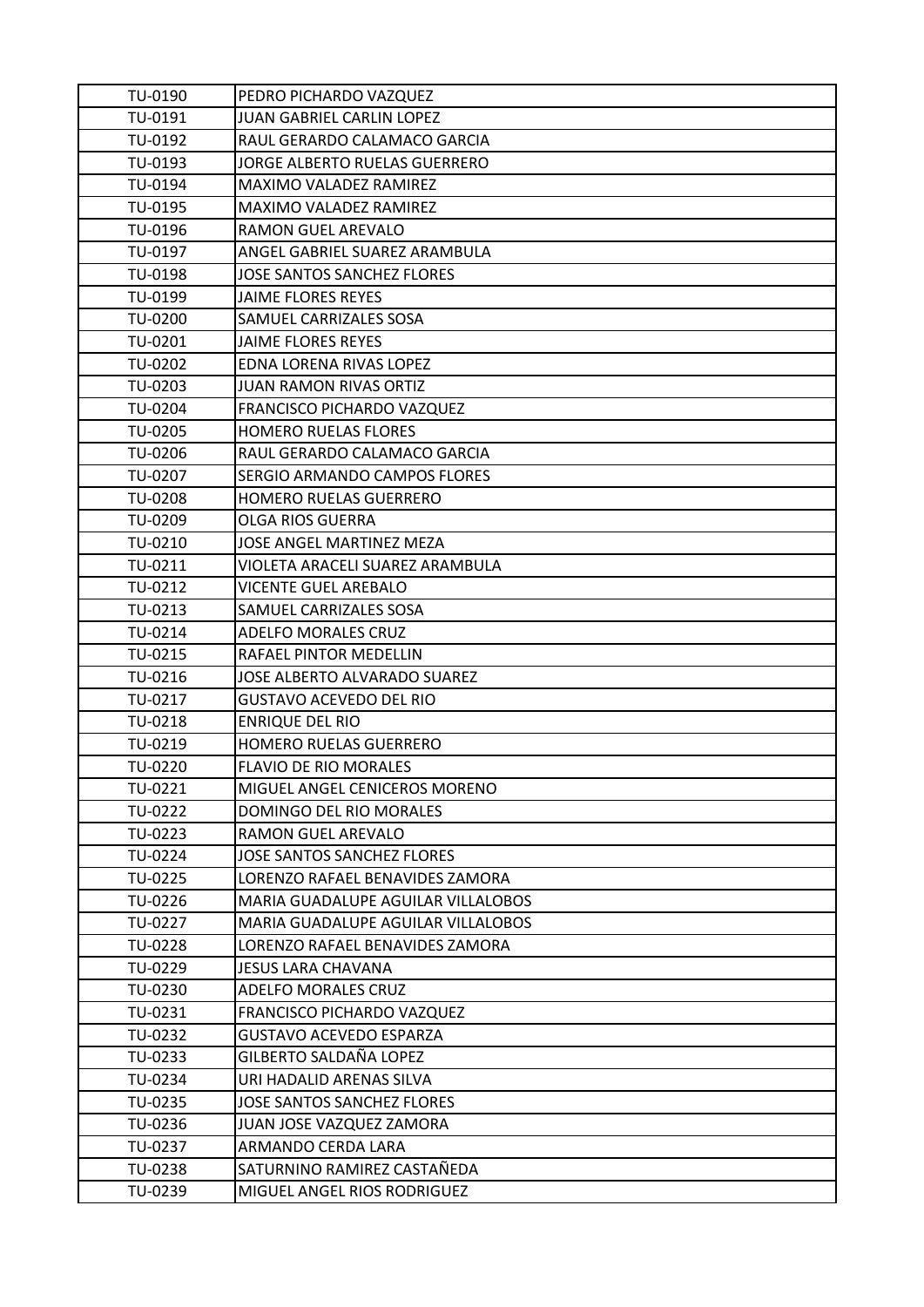| TU-0240 | <b>FAUSTO ALFONSO RIOS RODRIGUEZ</b>    |
|---------|-----------------------------------------|
| TU-0241 | <b>JUAN LUIS MENDEZ ORTIZ</b>           |
| TU-0242 | JESUS MALDONADO SANCHEZ                 |
| TU-0243 | FRANCISCO ARMENDARIZ RAMIREZ            |
| TU-0244 | <b>CARLOS MORENO GARCIA</b>             |
| TU-0245 | <b>FRANCISCO NOE ARMENDARIZ RAMIREZ</b> |
| TU-0246 | CATARINO MANCHA RIVAS                   |
| TU-0247 | RICARDO MIRANDA CEDILLO                 |
| TU-0248 | <b>FAUSTO ALFONSO RIOS RODRIGUEZ</b>    |
| TU-0249 | <b>FIDENCIO JUAREZ RUIZ</b>             |
| TU-0250 | PEDRO ANTONIO DE LA CERDA SALAZAR       |
| TU-0251 | LUIS GERARDO FLORES CONTRERAS           |
| TU-0252 | <b>HERIBERTO TREVIÑO MARTINEZ</b>       |
| TU-0253 | SELENE LIZETH MENDOZA ORTIZ             |
| TU-0254 | MA. ESTHER ORTIZ GALVAN                 |
| TU-0255 | JOSE PEÑA CHAVEZ                        |
| TU-0256 | MIGUEL ANGEL RIOS RODRIGUEZ             |
| TU-0257 | MARIA DE LOS ANGELES REYNA MONTANO      |
| TU-0258 | <b>GUADALUPE LOPEZ REYES</b>            |
| TU-0259 | <b>MANUEL LOPEZ MARTINEZ</b>            |
| TU-0260 | LUIS HUMBERTO CORDOVA CARREON           |
| TU-0261 | ARMANDO CERDA LARA                      |
| TU-0262 | <b>JOSE RODRIGUEZ CENICEROS</b>         |
| TU-0263 | LAURO ANTONIO DE ALBA CARRILLO          |
| TU-0264 | <b>JUAN LUIS MENDEZ ORTIZ</b>           |
| TU-0265 | FAUSTO AARON MALDONADO ROMO             |
| TU-0266 | HERIBERTO TREVIÑO MARTINEZ              |
| TU-0267 | MARIA DEL ROSARIO DE LA CERDA SALAZAR   |
| TU-0268 | <b>EMELIA RUIZ</b>                      |
| TU-0269 | LUIS HUMBERTO CORDOVA CARREON           |
| TU-0270 | ARTURO FLORES RUIZ                      |
| TU-0271 | JOSE ANTONIO FRAUSTO MENCHACA           |
| TU-0272 | LUIS GERARDO FLORES CONTRERAS           |
| TU-0273 | RICARDO MIRANDA CEDILO                  |
| TU-0274 | CATALINA BURCIAGA CARRIZALEZ            |
| TU-0275 | <b>JESUS MALDONADO SANCHEZ</b>          |
| TU-0276 | FAUSTO AARON MALDONADO ROMO             |
| TU-0277 | ELVA ELVIRA IBARRA DIMAS                |
| TU-0278 | CATARINO MANCHA RIVAS                   |
| TU-0279 | <b>FRANCISCO NOE ARMENDARIZ RAMIREZ</b> |
| TU-0280 | ELIAS MUÑOZ MORIN                       |
| TU-0281 | REYES ENRIQUE GARCIA RODRIGUEZ          |
| TU-0282 | <b>MARILU MALDONADO VALDES</b>          |
| TU-0283 | EFREN DE LEON PUENTE                    |
| TU-0284 | JOSE RAMOS PADILLA                      |
| TU-0285 | <b>SANTOS CEDILLO AGUAYO</b>            |
| TU-0286 | NESTOR DANIEL PEREZ CALVILLO            |
| TU-0287 | JOSE ALBERTO JIMENEZ CERDA              |
| TU-0288 | <b>GABRIEL GARCIA BAHENA</b>            |
| TU-0289 | SANTOS CEDILLO AGUAYO                   |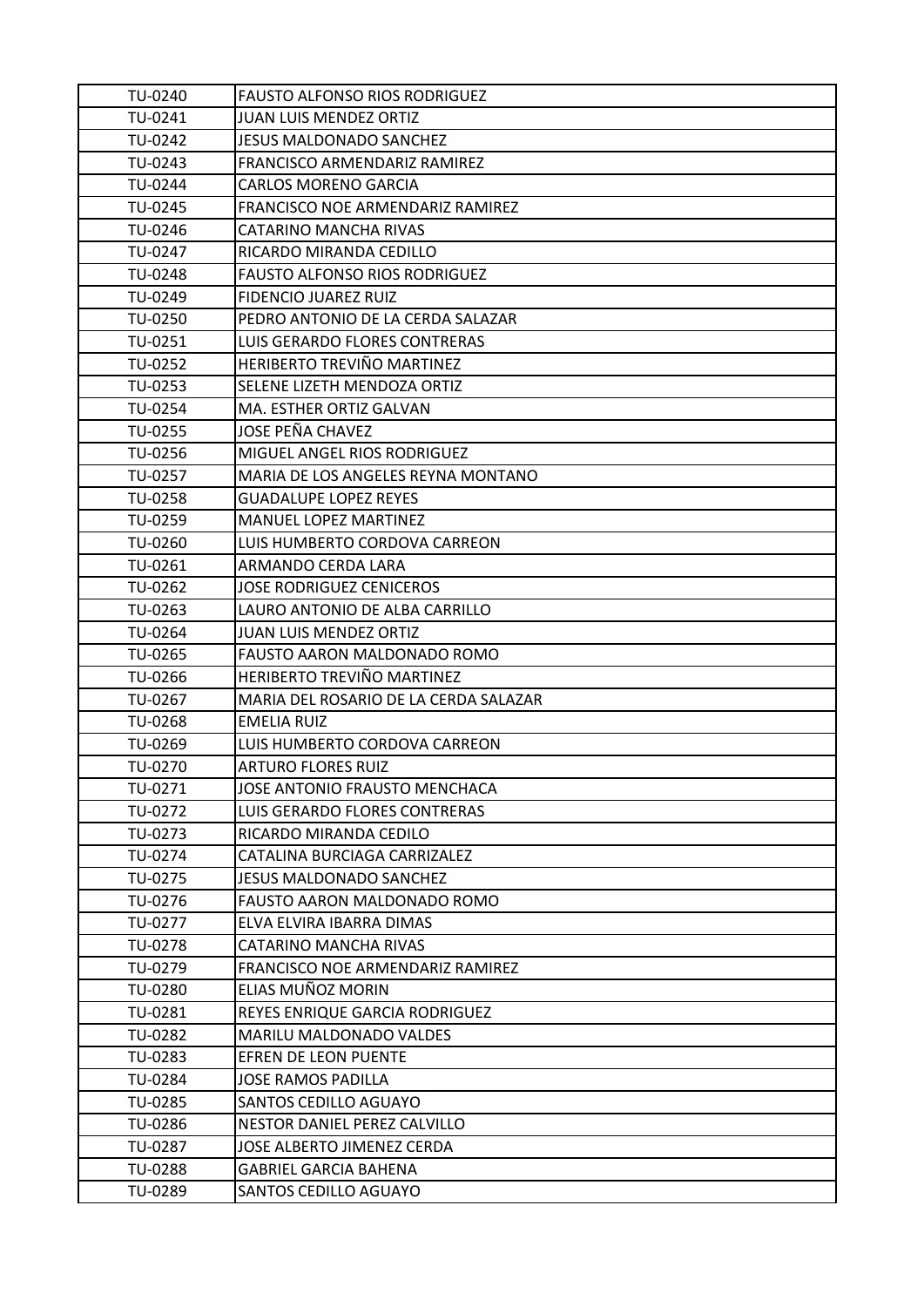| TU-0290 | LINO LIBERIO PUENTE TORRES                                         |
|---------|--------------------------------------------------------------------|
| TU-0291 | UNION DE CONCESIONARIOS DE LA RUTA HIPODROMO DIRECTO, S.C. DE R.L. |
| TU-0292 | <b>GABRIEL GARCIA BAHENA</b>                                       |
| TU-0293 | JUAN LOERA ALVARADO                                                |
| TU-0294 | <b>JESUS RAMOS GARCIA</b>                                          |
| TU-0295 | MARIO ALBERTO RAMOS ZUÑIGA                                         |
| TU-0296 | JUANITA MUÑOZ MONTANA                                              |
| TU-0297 | JOSEFINA RENDON MERCADO                                            |
| TU-0298 | FRANCISCO RAUL RODRIGUEZ GARCIA                                    |
| TU-0299 | MARILU MALDONADO VALDES                                            |
| TU-0300 | JUANITA ELISA MUÑOZ M                                              |
| TU-0301 | UNION DE CONCESIONARIOS DE LA RUTA HIPODROMO DIRECTO, S.C. DE R.L. |
| TU-0302 | <b>CECILIO FUENTES IBARRA</b>                                      |
| TU-0303 | <b>JOSE RUBEN SARABIA CAMPOS</b>                                   |
| TU-0304 | MARIA DE JESUS IBARRA SANCHEZ                                      |
| TU-0305 | REYES ENRIQUE GARCIA RODRIGUEZ                                     |
| TU-0306 | SANTOS CEDILLO AGUAYO                                              |
| TU-0307 | UNION DE CONCESIONARIOS DE LA RUTA HIPODROMO DIRECTO, S.C. DE R.L. |
| TU-0308 | MARIA MAGDALENA FAVILA VELEZ                                       |
| TU-0309 | <b>MARILU MALDONADO VALDES</b>                                     |
| TU-0310 | JUAN HERNANDEZ RAMIREZ                                             |
| TU-0311 | EFREN DE LEON PUENTE                                               |
| TU-0312 | <b>JESUS RAMOS GARCIA</b>                                          |
| TU-0313 | <b>HECTOR BARRON RODRIGUEZ</b>                                     |
| TU-0314 | <b>CECILIO FUENTES IBARRA</b>                                      |
| TU-0315 | <b>JOSE MARTINEZ MORALES</b>                                       |
| TU-0316 | MARIA MAGDALENA FAVILA VELEZ                                       |
| TU-0317 | EFREN DE LEON PUENTE                                               |
| TU-0318 | LLUVIA MARGARITA SANCHEZ ITUARTE                                   |
| TU-0319 | FRANCISCO JAVIER DE LA FUENTE MEDINA                               |
| TU-0320 | <b>ALBERTO OZUNA RODRIGUEZ</b>                                     |
| TU-0321 | JOSÉ GERARDO MUÑOZ FUENTES                                         |
| TU-0322 | SANTOS CEDILLO AGUAYO                                              |
| TU-0323 | JOSEFINA RENDON MERCADO                                            |
| TU-0324 | JUANITA ELISA MUÑOZ M                                              |
| TU-0325 | <b>SANTOS CEDILLO AGUAYO</b>                                       |
| TU-0326 | ELIAZAR MARTINEZ SIFUENTES                                         |
| TU-0327 | JOSÉ GERARDO MUÑOZ FUENTES                                         |
| TU-0328 | ORALIA ELIDA RIOS SANTOS                                           |
| TU-0329 | <b>GUILLERMO RAMIREZ ROSALES</b>                                   |
| TU-0330 | JAVIER ALONSO O.                                                   |
| TU-0331 | JAVIER ALONSO O.                                                   |
| TU-0332 | SATURNINO RAMIREZ CATAÑEDA                                         |
| TU-0333 | SATURNINO RAMIREZ CATAÑEDA                                         |
| TU-0334 | <b>JOSE ADRIAN SOTO FLORES</b>                                     |
| TU-0335 | <b>JOSE ADRIAN SOTO FLORES</b>                                     |
| TU-0336 | <b>JOSE ADRIAN SOTO FLORES</b>                                     |
| TU-0337 | LETICIA FLORES REYES                                               |
| TU-0338 | LETICIA FLORES REYES                                               |
| TU-0339 | LETICIA FLORES REYES                                               |